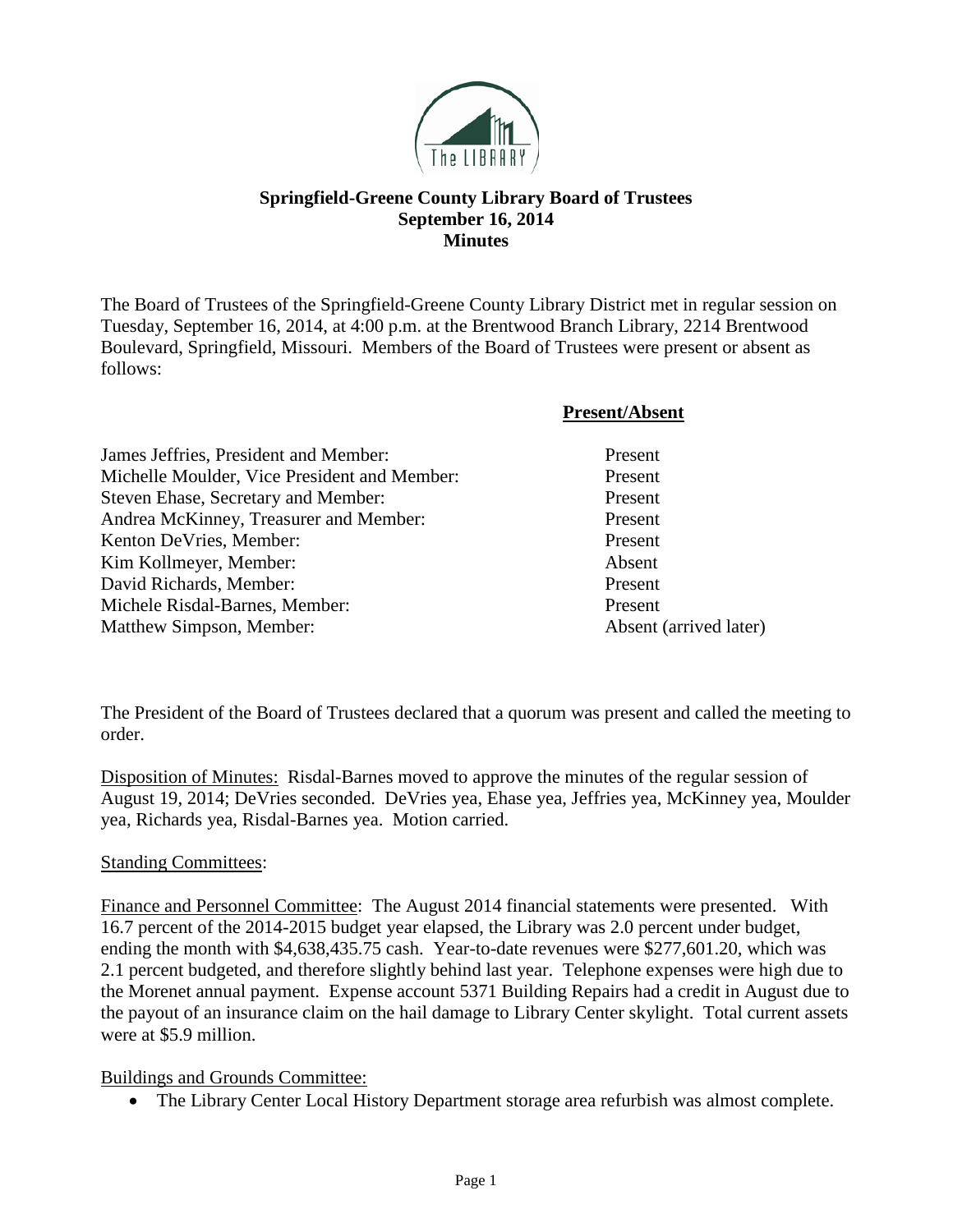- There are plans to update the furnishings in Reference and Local History at the Library Center.
- The skylight at the Library Center will be repaired either on Columbus Day (October 13, 2014) or Veterans Day (November 11, 2014).
- Some irrigation lines were cut and will be replaced at the Library Center.
- There were bubbles in the carpet at some branches, and the Buildings and Grounds department was looking into ways to mitigate.
- The Ozarks Literacy Council agreement was renewed at the Midtown Carnegie Branch.
- Restroom repair will be done at the Midtown Carnegie Branch where incorrect upstairs drainage has caused leakage into the Edge Community Technology Center.
- The Library Station had a skunk that was captured by Buildings and Grounds and released into a remote field.

Programs-Services-Technology Committee: Richards reported that the committee met on September 10, 2014 and had a tour of the Library Center by Branch Manager Jessie Alexander-East. The committee was briefed about statistics, purchases, and needs for the future. Two staff members have been appointed to the committee, Library Center Branch Manager Jessie Alexander-East and Collection Services Manager Lisa Sampley.

# Report of the Director:

- The patron survey will be sent out to about 56,000 patrons with email addresses. The purpose of the survey is to gather input from users to help the Library create a strategic plan for 2016-2020. Beginning on October 1, iPads with the survey will be placed at all locations for one month for patrons to walk in and take the survey. It will also be made available on the website, and a link will be provided in the Library Newsletter.
- The Administrative Staff has a retreat scheduled for September 25 from noon to 5 p.m. Staff will brainstorm ideas for the strategic plan.
- On Staff Development Day, October 13, there will be a session when all staff will have an opportunity for input into the plan. The staff will be divided into groups and each group will have a facilitator/recorder. Ideas from each group will be given to Administration for review and potential inclusion in the strategic plan.
- Midtown-Carnegie Branch Manager Eva Pelkey and Cooper recently met with Springfield Regional Arts Council members to discuss a project for fireplace mantle decoration. The Arts Council will solicit local artists who would like to display their work above the mantles on a quarterly basis. Information about purchasing the art will also be displayed, and if a sale is made, the artist will donate 10 percent of the sale to the Library and 10 percent to the Arts Council. The project name is "The Mantles at Midtown."
- The Adstaff team agreed to suspend the Food for Fines promotion this year. The Library may take up the cause again in the future or do another promotion in lieu of Food for Fines.
- The Midtown Carnegie and Park Central Branches and the Mobile Library are making postcards available to help promote a hub where families can get information on services that meet their early childhood needs. The hub is a community partnership called the Early Childhood One Stop Shop.
- Last year, 17,945 unique devices accessed the Library District's WiFi available at all branch locations. For the first time, the devices included an automobile.
- All of the individual library branch Facebook pages have been merged into one page for the entire district under the Library's existing district page, facebook.com/thelibrary.org. A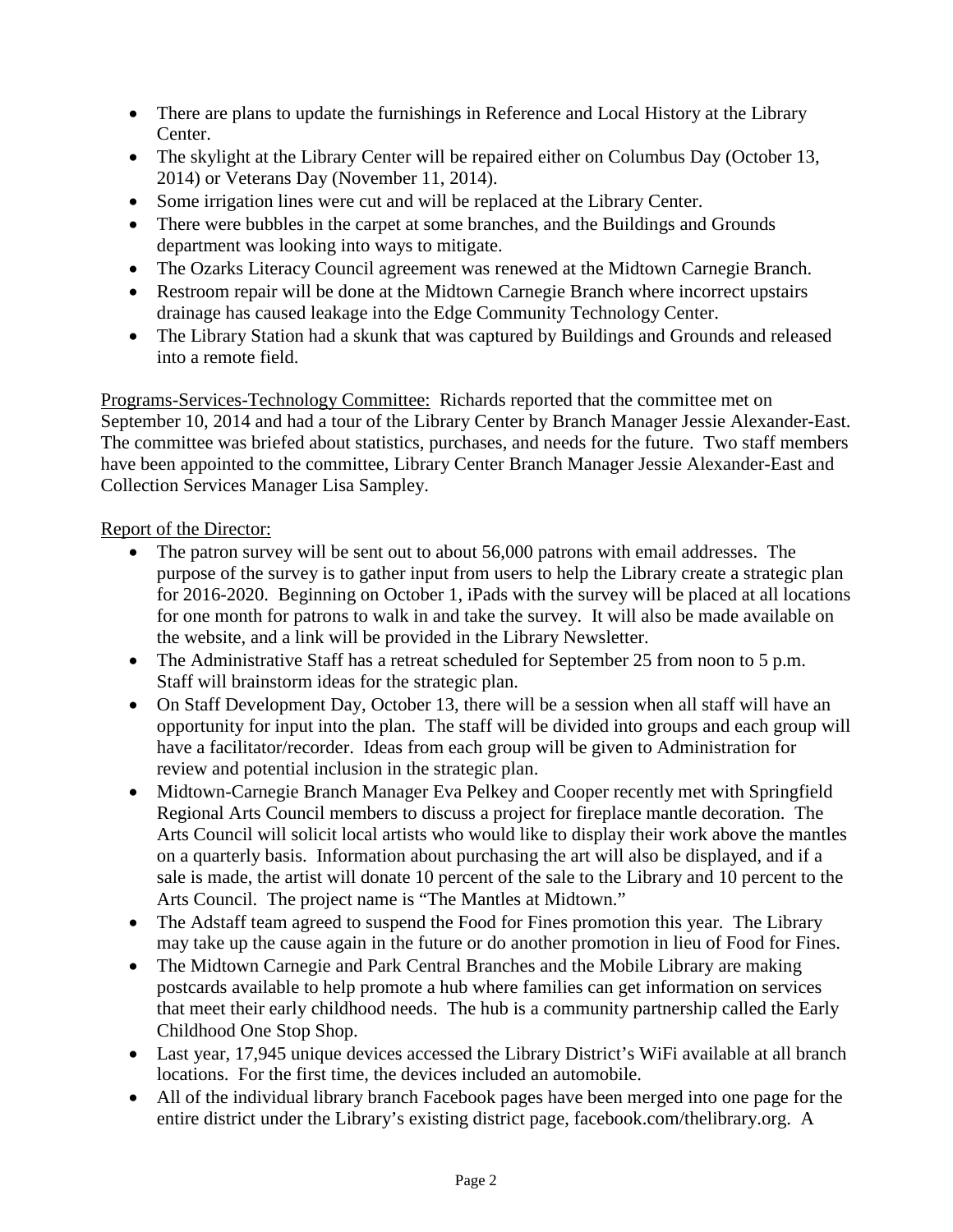Social Media Committee coordinates and writes all postings, with suggestions from all Library staff.

- On August 20, 2014, the Library hosted a visit from a program officer from the Institute of Museum and Library Services offices in Washington, D.C., the federal agency through which LSTA funds are administered. Staff showed the results of the grants that funded the Over There World War I digitization project, the Raspberry Pi grant, the Media Lab at The Edge and the Racing to Read early literacy program.
- The Business Librarian position has been eliminated and replaced with district-wide references services. The Library Center Branch Manager Jessie Alexander-East will be attending The Network.
- Administrative Staff monthly meetings have been moved from 8:30 a.m. to 10:00 a.m. on the first Thursday of the month so Foundation Director Valerie Richardson and Cooper can attend the monthly Springfield Area Chamber of Commerce Good Morning Springfield events.
- The Library received a City Council tax abatement hearing notice for the Cherry Street Flats development for September 22, 2014 at 6:30.

Foundation Update: Foundation and Development Director Valerie Richardson reported on the status of the Brentwood Capital Campaign. Richardson requested information on contacts that board members may have at local businesses and corporations from a list she provided. The board requested that she send talking points. The NAP tax credit application is due October 1. A marketing plan for the media stage of the Brentwood capital campaign will be developed in the next 4 to 6 weeks. Library staff has donated about \$7,500 through payroll deductions and other fundraisers. In order to go to the public phase, the campaign needs to reach 75 percent, so \$500,000 is needed in the next three to six months.

[Matthew Simpson arrived at the meeting.]

### Board Education:

Youth Services Coordinator Nancee Dahms-Stinson presented information to the board on the 2014 Summer Reading Program, Fizz Boom Read, a science theme, which was very popular. The Tiny Tots grew 22 percent from 2013 to 2014. There was a slight decrease in overall participation. Outreach is still a major component. The Library partnered with several outside agencies and organizations on programs. Adult summer reading participation saw a big increase, with 11,000 books read and 133 reviews submitted.

Outreach Services Manager Allison Eckhardt presented information to the board about Summer Reading to Go. The program has been done for the last 9 years. This year, there were over 6,000 participants at 116 locations. The program is funded each year primarily by a Library Services and Technology Act Grant. At some sites, Library staff conduct the programs, and at others, materials gathered into kits are provided for onsite care givers to conduct the programs. The kits include a book to read to the children plus activities to do.

Adjournment to Closed Session: The President of the Board of Trustees cited § 610.021, RSMo with regard to the scheduled closed session: "Except to the extent disclosure is otherwise required by law, a public governmental body is authorized to close meetings, records and votes, to the extent they relate to the following: . . . (2) Leasing, purchase or sale of real estate by a public governmental